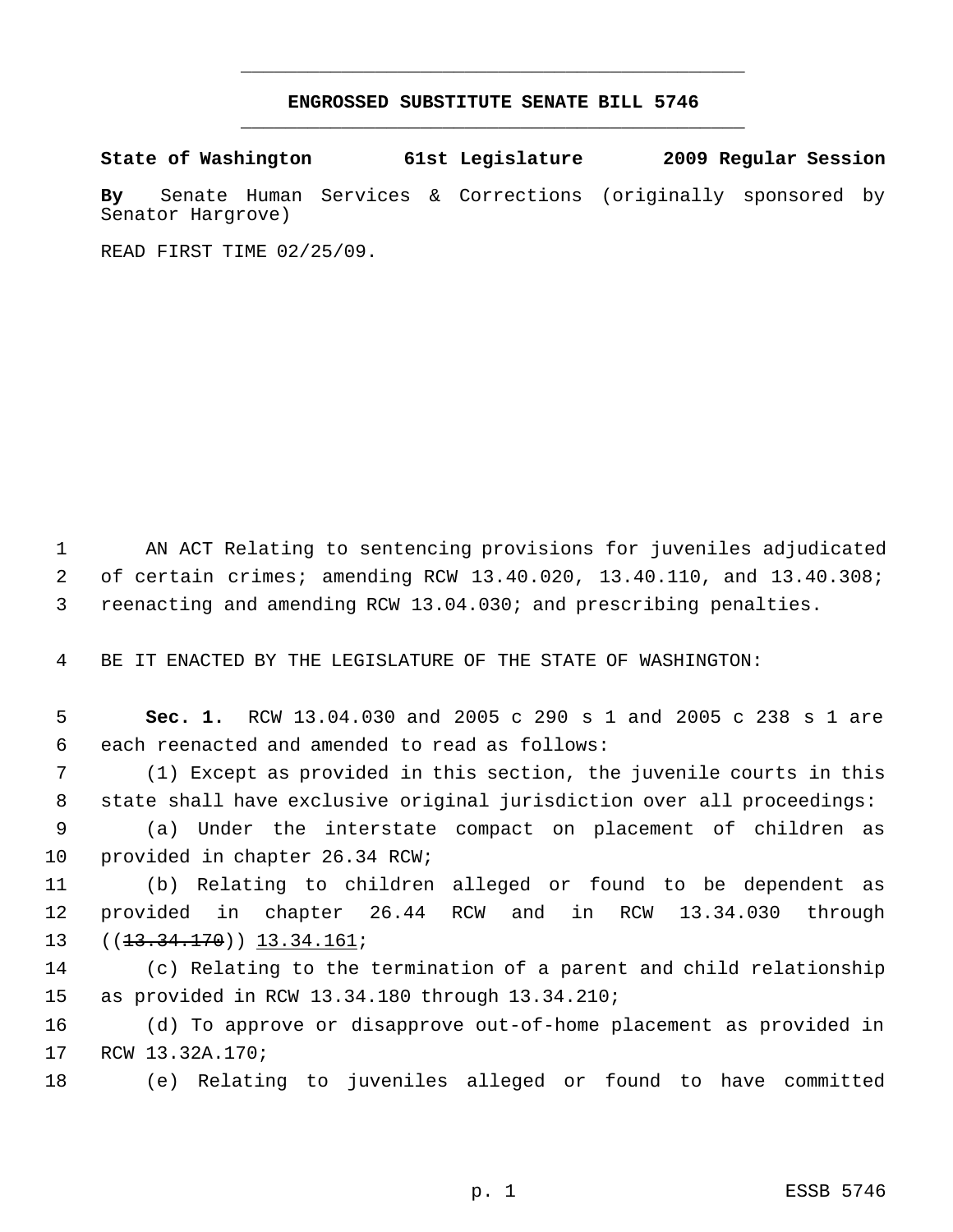offenses, traffic or civil infractions, or violations as provided in RCW 13.40.020 through 13.40.230, unless:

 (i) The juvenile court transfers jurisdiction of a particular juvenile to adult criminal court pursuant to RCW 13.40.110;

 (ii) The statute of limitations applicable to adult prosecution for the offense, traffic or civil infraction, or violation has expired;

 (iii) The alleged offense or infraction is a traffic, fish, boating, or game offense, or traffic or civil infraction committed by a juvenile sixteen years of age or older and would, if committed by an adult, be tried or heard in a court of limited jurisdiction, in which instance the appropriate court of limited jurisdiction shall have jurisdiction over the alleged offense or infraction, and no guardian ad 13 litem is required in any such proceeding due to the juvenile's age( $(+)$ 14 PROVIDED, That)). If such an alleged offense or infraction and an alleged offense or infraction subject to juvenile court jurisdiction arise out of the same event or incident, the juvenile court may have 17 jurisdiction of both matters((: PROVIDED - FURTHER, - That)). The jurisdiction under this subsection does not constitute "transfer" or a "decline" for purposes of RCW 13.40.110(1) or (e)(i) of this 20 subsection( $\frac{+}{+}$  PROVIDED – FURTHER, – That)). Courts of limited jurisdiction which confine juveniles for an alleged offense or infraction may place juveniles in juvenile detention facilities under an agreement with the officials responsible for the administration of the juvenile detention facility in RCW 13.04.035 and 13.20.060;

 (iv) The alleged offense is a traffic or civil infraction, a violation of compulsory school attendance provisions under chapter 28A.225 RCW, or a misdemeanor, and a court of limited jurisdiction has assumed concurrent jurisdiction over those offenses as provided in RCW 13.04.0301; or

 (v) The juvenile is sixteen or seventeen years old on the date the alleged offense is committed and the alleged offense is:

(A) A serious violent offense as defined in RCW 9.94A.030;

 (B) A violent offense as defined in RCW 9.94A.030 and the juvenile has a criminal history consisting of: (I) One or more prior serious violent offenses; (II) two or more prior violent offenses; or (III) three or more of any combination of the following offenses: Any class A felony, any class B felony, vehicular assault, or manslaughter in the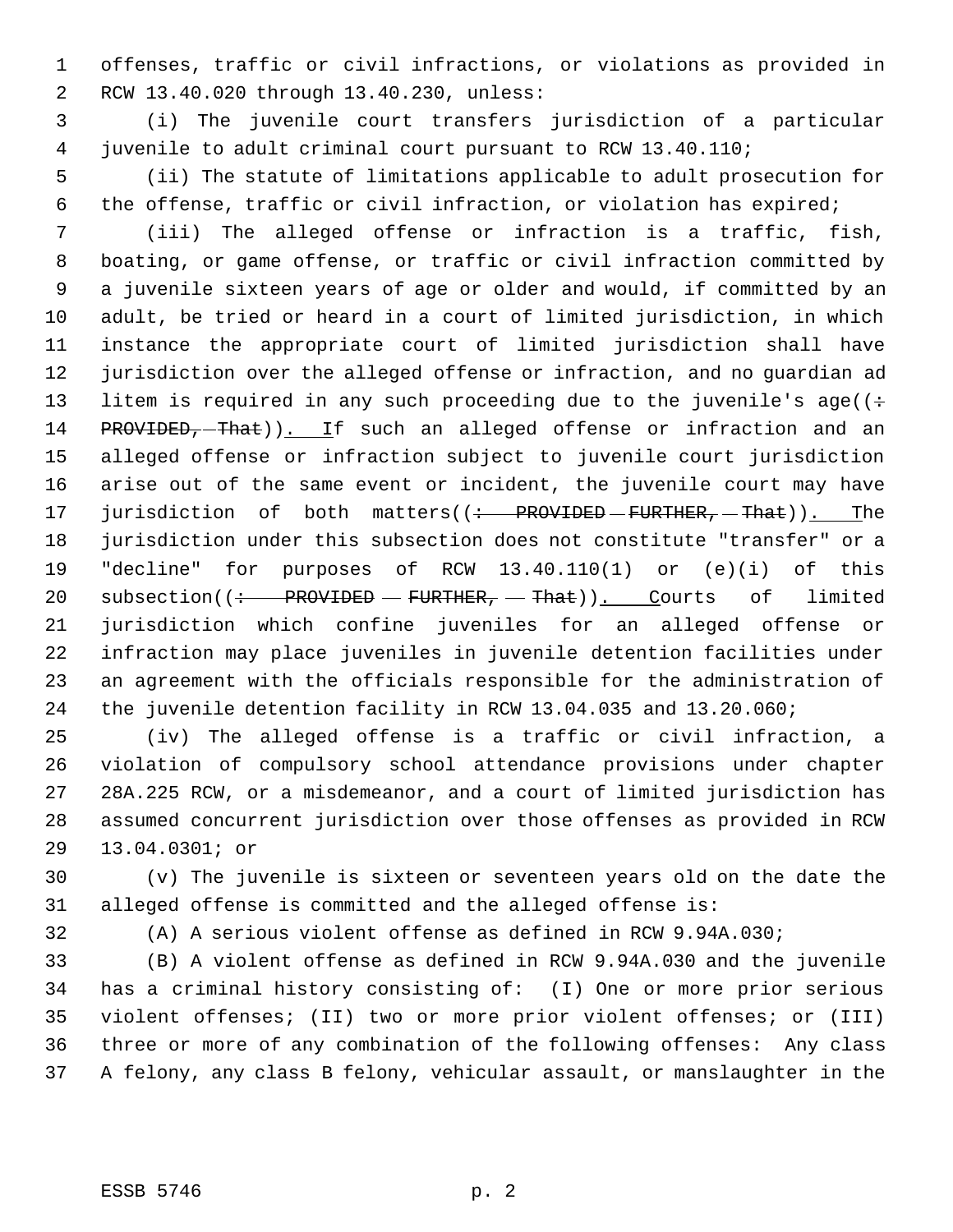second degree, all of which must have been committed after the juvenile's thirteenth birthday and prosecuted separately;

 (C) Robbery in the first degree, rape of a child in the first degree, or drive-by shooting, committed on or after July 1, 1997;

 (D) Burglary in the first degree committed on or after July 1, 1997, and the juvenile has a criminal history consisting of one or more prior felony or misdemeanor offenses; or

 (E) Any violent offense as defined in RCW 9.94A.030 committed on or after July 1, 1997, and the juvenile is alleged to have been armed with a firearm.

 (I) In such a case the adult criminal court shall have exclusive 12 original jurisdiction, except as provided in  $(e)(v)(E)(II)$  and  $(III)$  of this subsection.

 (II) The juvenile court shall have exclusive jurisdiction over the disposition of any remaining charges in any case in which the juvenile is found not guilty in the adult criminal court of the charge or charges for which he or she was transferred, or is convicted in the adult criminal court of a lesser included offense that is not also an offense listed in (e)(v) of this subsection. The juvenile court shall enter an order extending juvenile court jurisdiction if the juvenile has turned eighteen years of age during the adult criminal court proceedings pursuant to RCW 13.40.300. However, once the case is returned to juvenile court, the court may hold a decline hearing pursuant to RCW 13.40.110 to determine whether to retain the case in juvenile court for the purpose of disposition or return the case to adult criminal court for sentencing.

 (III) The prosecutor and respondent may agree to juvenile court 28 jurisdiction and waive application of exclusive adult criminal 29 jurisdiction in  $(e)(v)(A)$  through  $(E)$  of this subsection and remove the proceeding back to juvenile court with the court's approval. In deciding whether or not to approve the motion to waive exclusive adult jurisdiction, the court shall only consider the facts of the alleged offense as they relate to: The seriousness of the alleged offense and 34 the extent to which the juvenile was involved; whether the alleged 35 offense was committed in an aggressive, violent, premeditated or willful manner; and whether the alleged offense is against persons or 37 property, greater weight being given to offenses against persons, especially if personal injury resulted from the offense.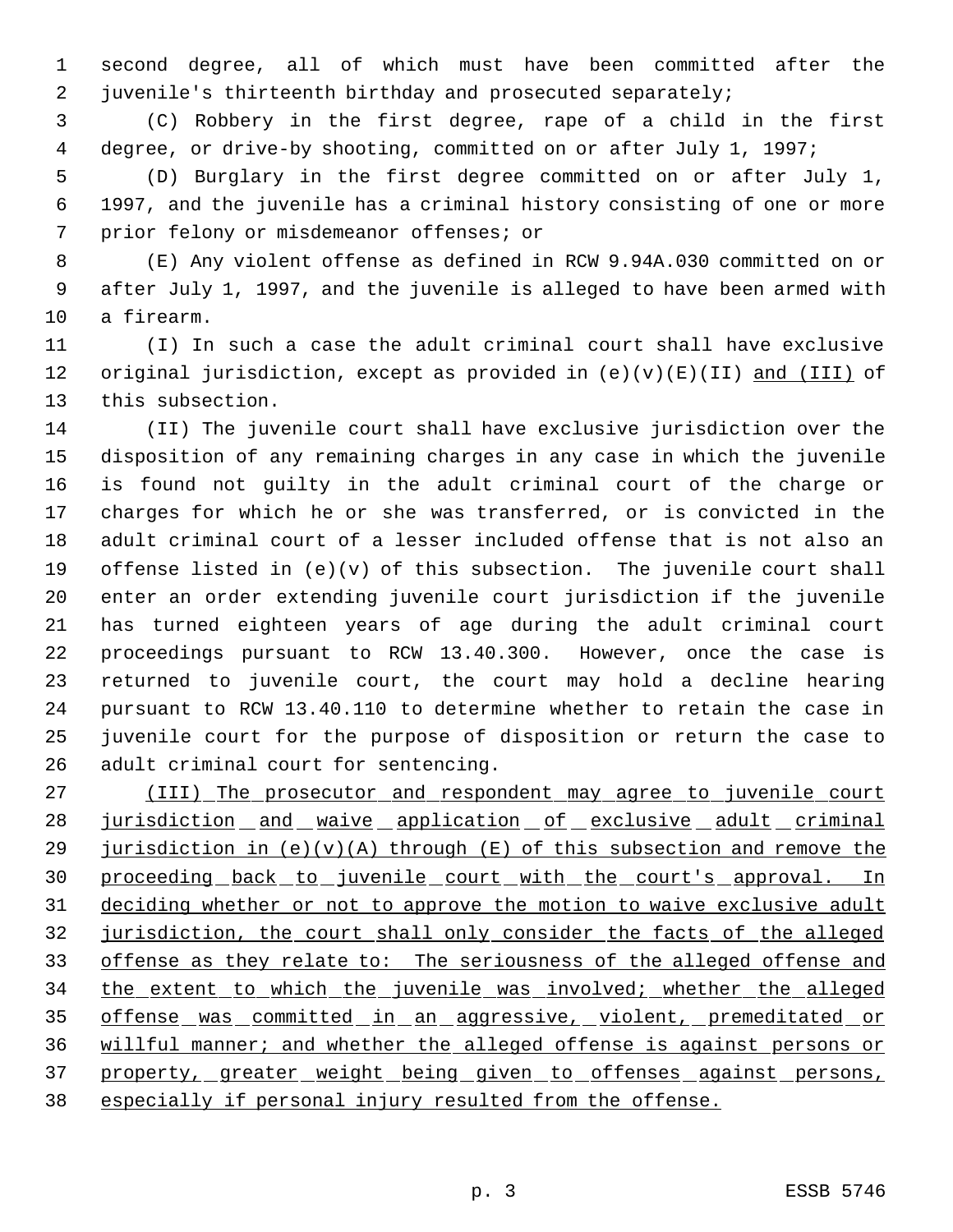If the juvenile challenges the state's determination of the juvenile's criminal history under (e)(v) of this subsection, the state may establish the offender's criminal history by a preponderance of the evidence. If the criminal history consists of adjudications entered upon a plea of guilty, the state shall not bear a burden of establishing the knowing and voluntariness of the plea;

 (f) Under the interstate compact on juveniles as provided in chapter 13.24 RCW;

 (g) Relating to termination of a diversion agreement under RCW 13.40.080, including a proceeding in which the divertee has attained eighteen years of age;

 (h) Relating to court validation of a voluntary consent to an out- of-home placement under chapter 13.34 RCW, by the parent or Indian custodian of an Indian child, except if the parent or Indian custodian and child are residents of or domiciled within the boundaries of a federally recognized Indian reservation over which the tribe exercises exclusive jurisdiction;

 (i) Relating to petitions to compel disclosure of information filed by the department of social and health services pursuant to RCW 74.13.042; and

 (j) Relating to judicial determinations and permanency planning hearings involving developmentally disabled children who have been placed in out-of-home care pursuant to a voluntary placement agreement between the child's parent, guardian, or legal custodian and the department of social and health services.

 (2) The family court shall have concurrent original jurisdiction with the juvenile court over all proceedings under this section if the superior court judges of a county authorize concurrent jurisdiction as provided in RCW 26.12.010.

 (3) The juvenile court shall have concurrent original jurisdiction with the family court over child custody proceedings under chapter 26.10 RCW as provided for in RCW 13.34.155.

 (4) A juvenile subject to adult superior court jurisdiction under subsection (1)(e)(i) through (v) of this section, who is detained pending trial, may be detained in a detention facility as defined in RCW 13.40.020 pending sentencing or a dismissal.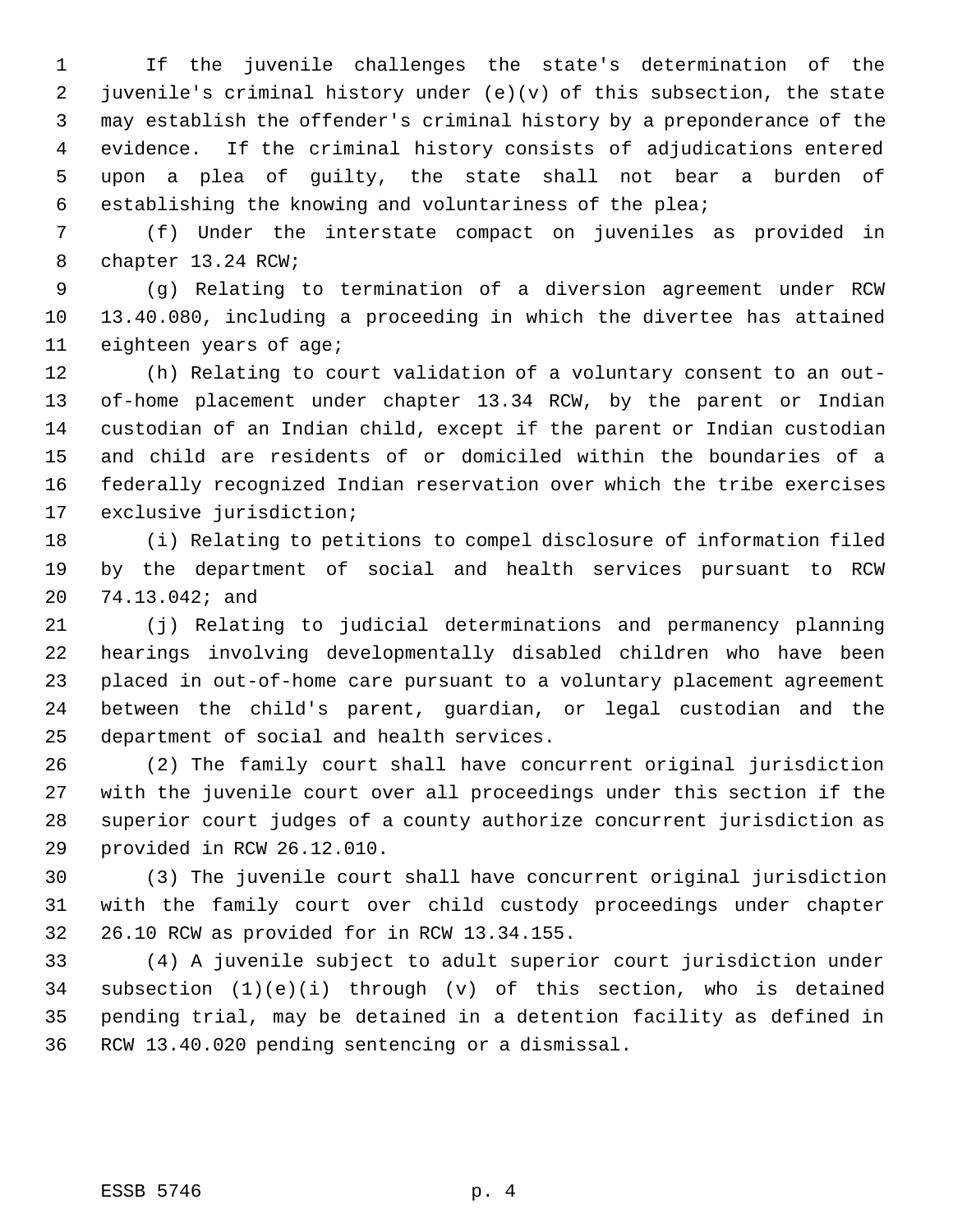**Sec. 2.** RCW 13.40.020 and 2004 c 120 s 2 are each amended to read as follows:

For the purposes of this chapter:

 (1) "Community-based rehabilitation" means one or more of the following: Employment; attendance of information classes; literacy classes; counseling, outpatient substance abuse treatment programs, outpatient mental health programs, anger management classes, education or outpatient treatment programs to prevent animal cruelty, or other services; or attendance at school or other educational programs appropriate for the juvenile as determined by the school district. Placement in community-based rehabilitation programs is subject to available funds;

 (2) Community-based sanctions may include one or more of the following:

(a) A fine, not to exceed five hundred dollars;

 (b) Community restitution not to exceed one hundred fifty hours of community restitution;

 (3) "Community restitution" means compulsory service, without compensation, performed for the benefit of the community by the offender as punishment for committing an offense. Community restitution may be performed through public or private organizations or through work crews;

 (4) "Community supervision" means an order of disposition by the court of an adjudicated youth not committed to the department or an order granting a deferred disposition. A community supervision order for a single offense may be for a period of up to two years for a sex offense as defined by RCW 9.94A.030 and up to one year for other offenses. As a mandatory condition of any term of community supervision, the court shall order the juvenile to refrain from committing new offenses. As a mandatory condition of community supervision, the court shall order the juvenile to comply with the mandatory school attendance provisions of chapter 28A.225 RCW and to inform the school of the existence of this requirement. Community supervision is an individualized program comprised of one or more of the following:

(a) Community-based sanctions;

(b) Community-based rehabilitation;

(c) Monitoring and reporting requirements;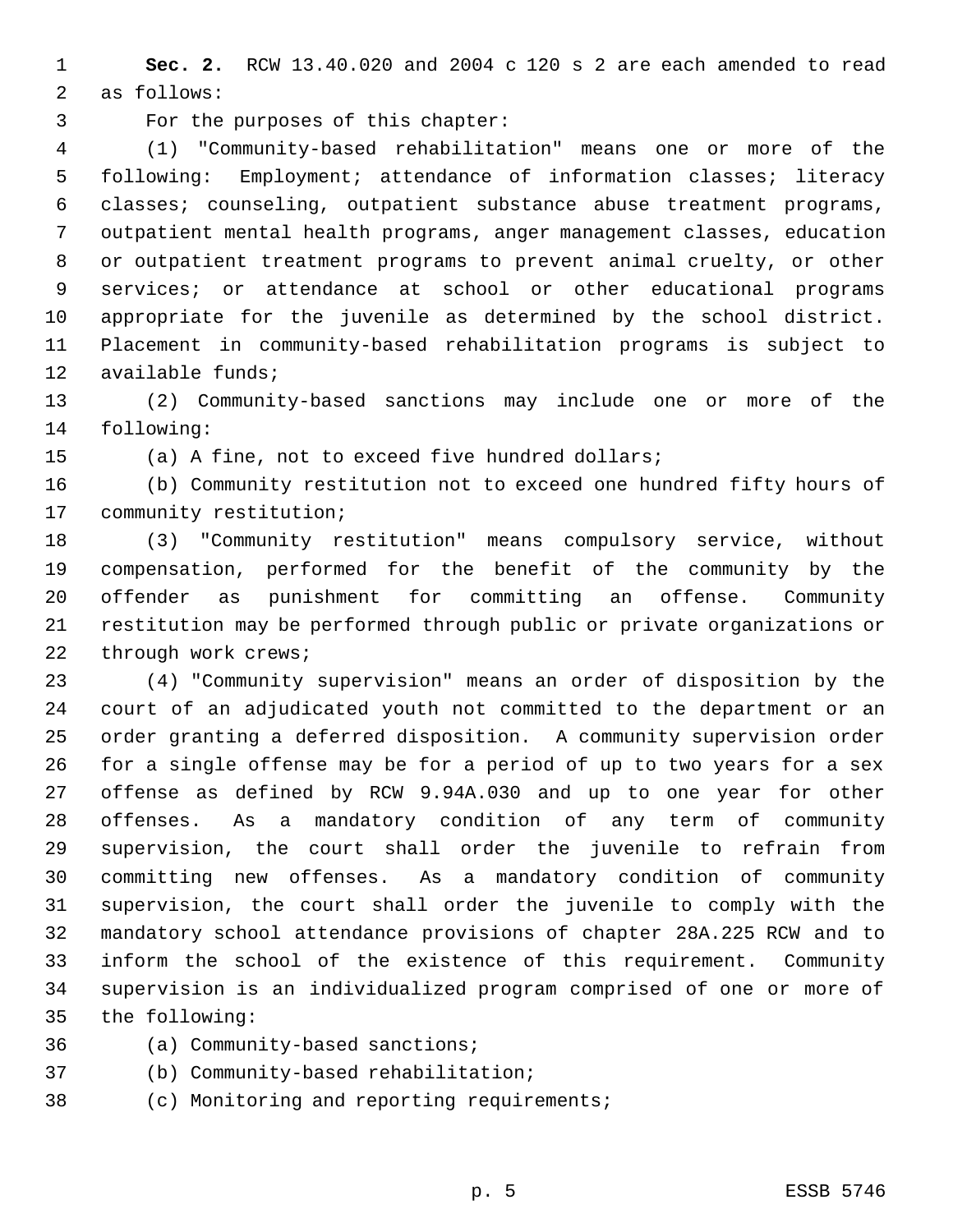- 
- (d) Posting of a probation bond;

 (5) "Confinement" means physical custody by the department of social and health services in a facility operated by or pursuant to a contract with the state, or physical custody in a detention facility operated by or pursuant to a contract with any county. The county may operate or contract with vendors to operate county detention facilities. The department may operate or contract to operate detention facilities for juveniles committed to the department. Pretrial confinement or confinement of less than thirty-one days imposed as part of a disposition or modification order may be served consecutively or intermittently, in the discretion of the court;

 (6) "Court," when used without further qualification, means the juvenile court judge(s) or commissioner(s);

 (7) "Criminal history" includes all criminal complaints against the respondent for which, prior to the commission of a current offense:

 (a) The allegations were found correct by a court. If a respondent is convicted of two or more charges arising out of the same course of conduct, only the highest charge from among these shall count as an offense for the purposes of this chapter; or

 (b) The criminal complaint was diverted by a prosecutor pursuant to the provisions of this chapter on agreement of the respondent and after an advisement to the respondent that the criminal complaint would be considered as part of the respondent's criminal history. A successfully completed deferred adjudication that was entered before July 1, 1998, or a deferred disposition shall not be considered part of 26 the respondent's criminal history;

 (8) "Department" means the department of social and health services;

 (9) "Detention facility" means a county facility, paid for by the county, for the physical confinement of a juvenile alleged to have committed an offense or an adjudicated offender subject to a disposition or modification order. "Detention facility" includes county group homes, inpatient substance abuse programs, juvenile basic training camps, and electronic monitoring;

 (10) "Diversion unit" means any probation counselor who enters into a diversion agreement with an alleged youthful offender, or any other person, community accountability board, youth court under the supervision of the juvenile court, or other entity except a law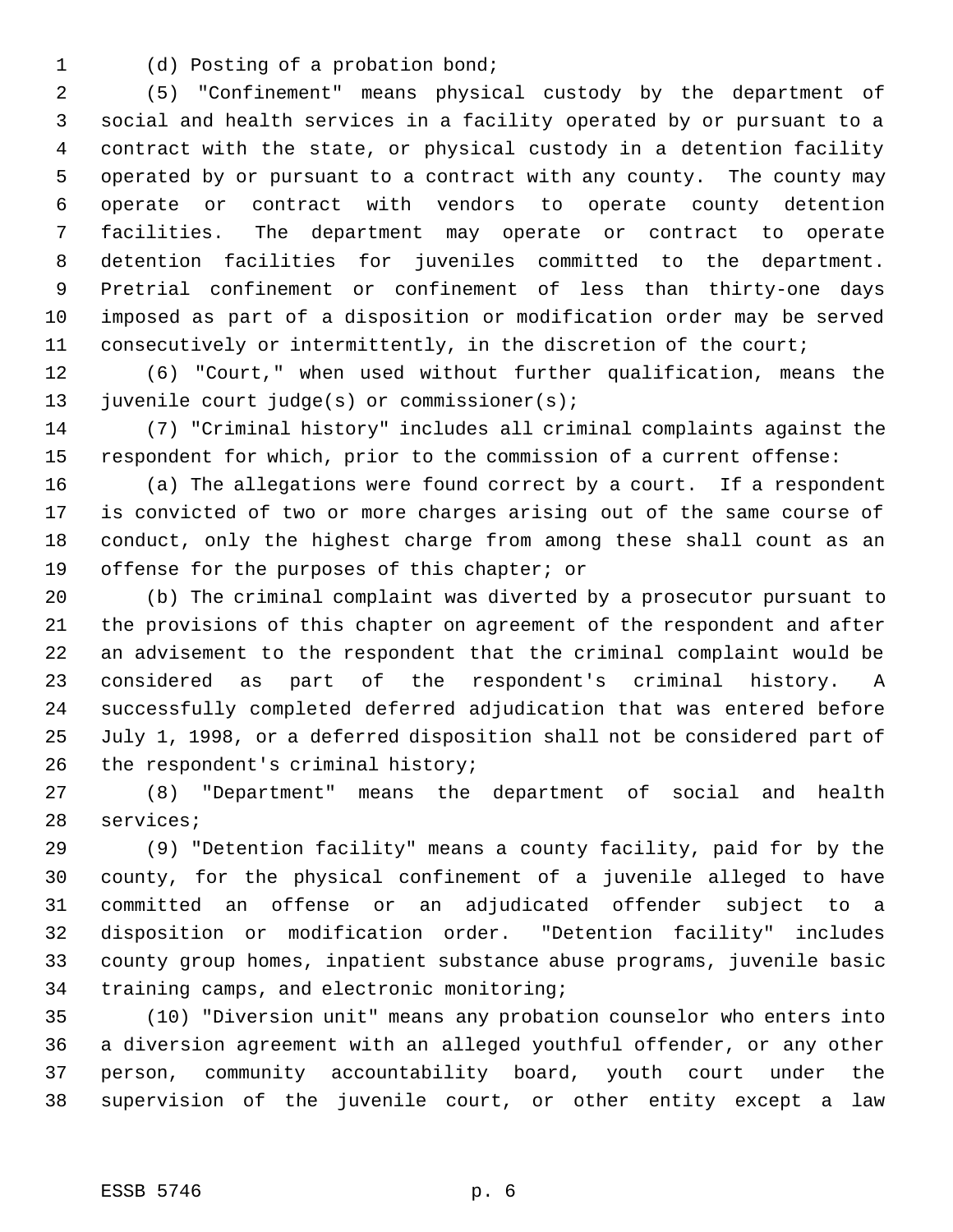enforcement official or entity, with whom the juvenile court administrator has contracted to arrange and supervise such agreements pursuant to RCW 13.40.080, or any person, community accountability board, or other entity specially funded by the legislature to arrange and supervise diversion agreements in accordance with the requirements of this chapter. For purposes of this subsection, "community accountability board" means a board comprised of members of the local community in which the juvenile offender resides. The superior court shall appoint the members. The boards shall consist of at least three and not more than seven members. If possible, the board should include a variety of representatives from the community, such as a law enforcement officer, teacher or school administrator, high school student, parent, and business owner, and should represent the cultural 14 diversity of the local community;

 (11) "Foster care" means temporary physical care in a foster family home or group care facility as defined in RCW 74.15.020 and licensed by the department, or other legally authorized care;

 (12) "Institution" means a juvenile facility established pursuant to chapters 72.05 and 72.16 through 72.20 RCW;

 (13) "Intensive supervision program" means a parole program that requires intensive supervision and monitoring, offers an array of individualized treatment and transitional services, and emphasizes community involvement and support in order to reduce the likelihood a juvenile offender will commit further offenses;

 (14) "Juvenile," "youth," and "child" mean any individual who is 26 under the chronological age of eighteen years and who ((has not been 27 previously-transferred-to-adult-court-pursuant-to-RCW-13.40.110-or 28 who)) is not otherwise under adult court jurisdiction;

 (15) "Juvenile offender" means any juvenile who has been found by the juvenile court to have committed an offense, including a person eighteen years of age or older over whom jurisdiction has been extended under RCW 13.40.300;

 (16) "Local sanctions" means one or more of the following: (a) 0- 30 days of confinement; (b) 0-12 months of community supervision; (c) 0-150 hours of community restitution; or (d) \$0-\$500 fine;

 (17) "Manifest injustice" means a disposition that would either impose an excessive penalty on the juvenile or would impose a serious, 38 and clear danger to society in light of the purposes of this chapter;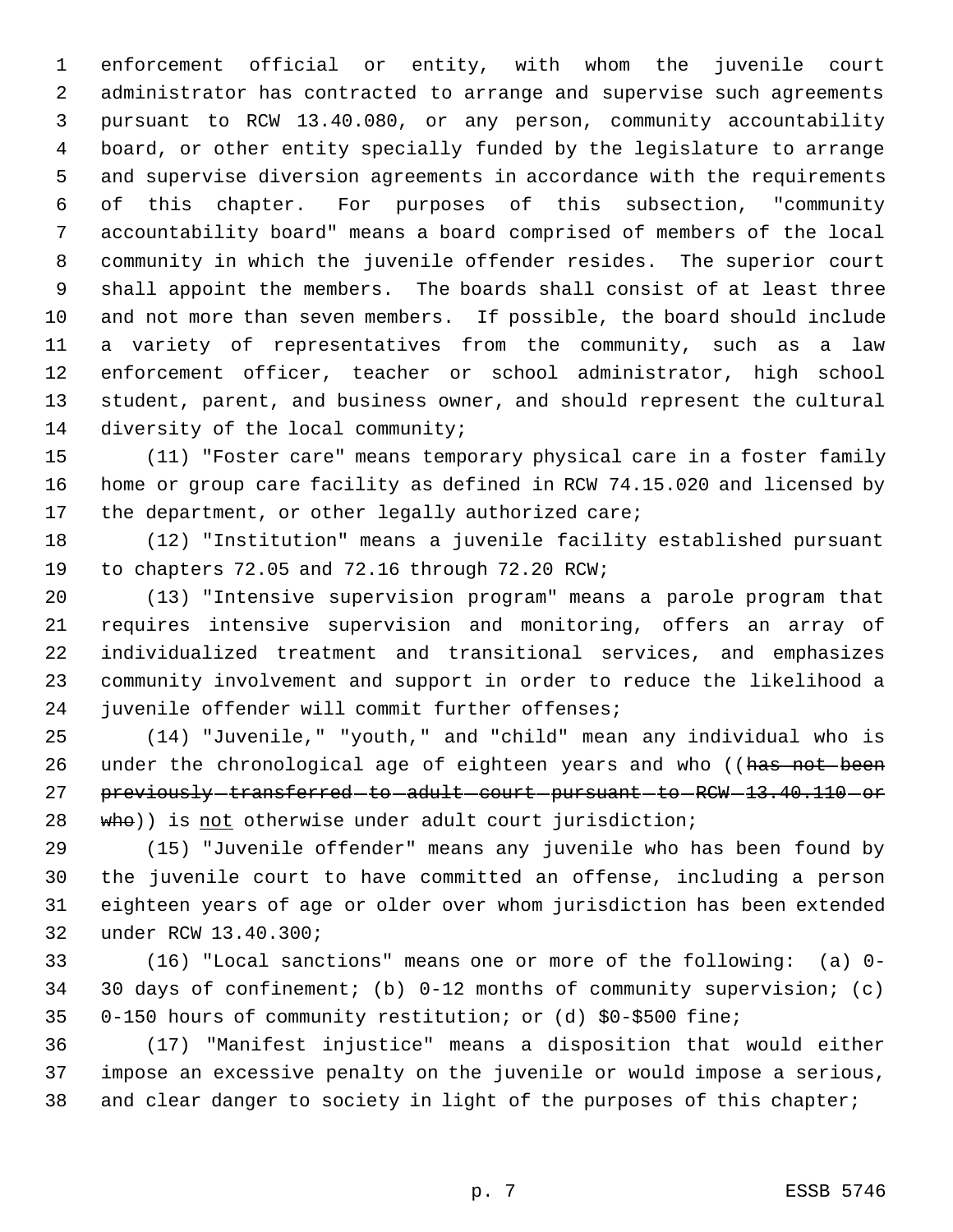(18) "Monitoring and reporting requirements" means one or more of the following: Curfews; requirements to remain at home, school, work, or court-ordered treatment programs during specified hours; restrictions from leaving or entering specified geographical areas; requirements to report to the probation officer as directed and to remain under the probation officer's supervision; and other conditions or limitations as the court may require which may not include confinement;

 (19) "Offense" means an act designated a violation or a crime if committed by an adult under the law of this state, under any ordinance of any city or county of this state, under any federal law, or under 12 the law of another state if the act occurred in that state;

 (20) "Probation bond" means a bond, posted with sufficient security by a surety justified and approved by the court, to secure the offender's appearance at required court proceedings and compliance with court-ordered community supervision or conditions of release ordered pursuant to RCW 13.40.040 or 13.40.050. It also means a deposit of cash or posting of other collateral in lieu of a bond if approved by the court;

 (21) "Respondent" means a juvenile who is alleged or proven to have committed an offense;

 (22) "Restitution" means financial reimbursement by the offender to the victim, and shall be limited to easily ascertainable damages for injury to or loss of property, actual expenses incurred for medical treatment for physical injury to persons, lost wages resulting from physical injury, and costs of the victim's counseling reasonably related to the offense. Restitution shall not include reimbursement for damages for mental anguish, pain and suffering, or other intangible losses. Nothing in this chapter shall limit or replace civil remedies or defenses available to the victim or offender;

 (23) "Secretary" means the secretary of the department of social and health services. "Assistant secretary" means the assistant secretary for juvenile rehabilitation for the department;

 (24) "Services" means services which provide alternatives to incarceration for those juveniles who have pleaded or been adjudicated guilty of an offense or have signed a diversion agreement pursuant to this chapter;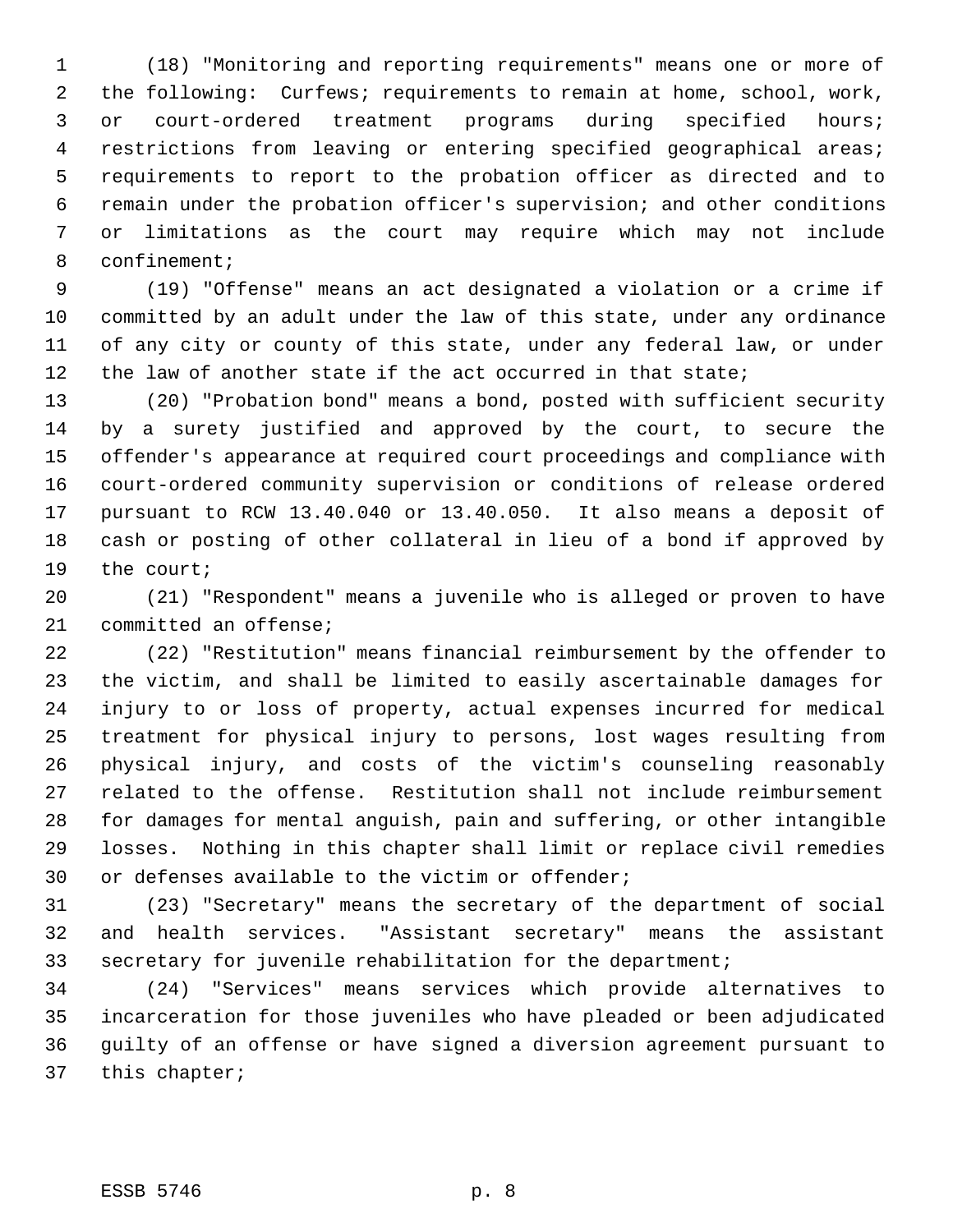(25) "Sex offense" means an offense defined as a sex offense in RCW 9.94A.030;

 (26) "Sexual motivation" means that one of the purposes for which the respondent committed the offense was for the purpose of his or her sexual gratification;

 (27) "Surety" means an entity licensed under state insurance laws or by the state department of licensing, to write corporate, property, or probation bonds within the state, and justified and approved by the superior court of the county having jurisdiction of the case;

 (28) "Violation" means an act or omission, which if committed by an adult, must be proven beyond a reasonable doubt, and is punishable by sanctions which do not include incarceration;

 (29) "Violent offense" means a violent offense as defined in RCW 9.94A.030;

 (30) "Youth court" means a diversion unit under the supervision of the juvenile court.

 **Sec. 3.** RCW 13.40.110 and 1997 c 338 s 20 are each amended to read as follows:

19 (1) Discretionary decline hearing - The prosecutor, respondent, or the court on its own motion may, before a hearing on the information on its merits, file a motion requesting the court to transfer the respondent for adult criminal prosecution and the matter shall be set for a hearing on the question of declining jurisdiction.

24 (2) Mandatory decline hearing - Unless waived by the court, the parties, and their counsel, a decline hearing shall be held when:

26 (a) The respondent is ( $(f$ ifteen,)) sixteen( $(\tau)$ ) or seventeen years of age and the information alleges a class A felony or an attempt, solicitation, or conspiracy to commit a class A felony;

 (b) The respondent is seventeen years of age and the information alleges assault in the second degree, extortion in the first degree, indecent liberties, child molestation in the second degree, kidnapping in the second degree, or robbery in the second degree; or

 (c) The information alleges an escape by the respondent and the respondent is serving a minimum juvenile sentence to age twenty-one.

35  $((+2))$   $(3)$  The court after a decline hearing may order the case transferred for adult criminal prosecution upon a finding that the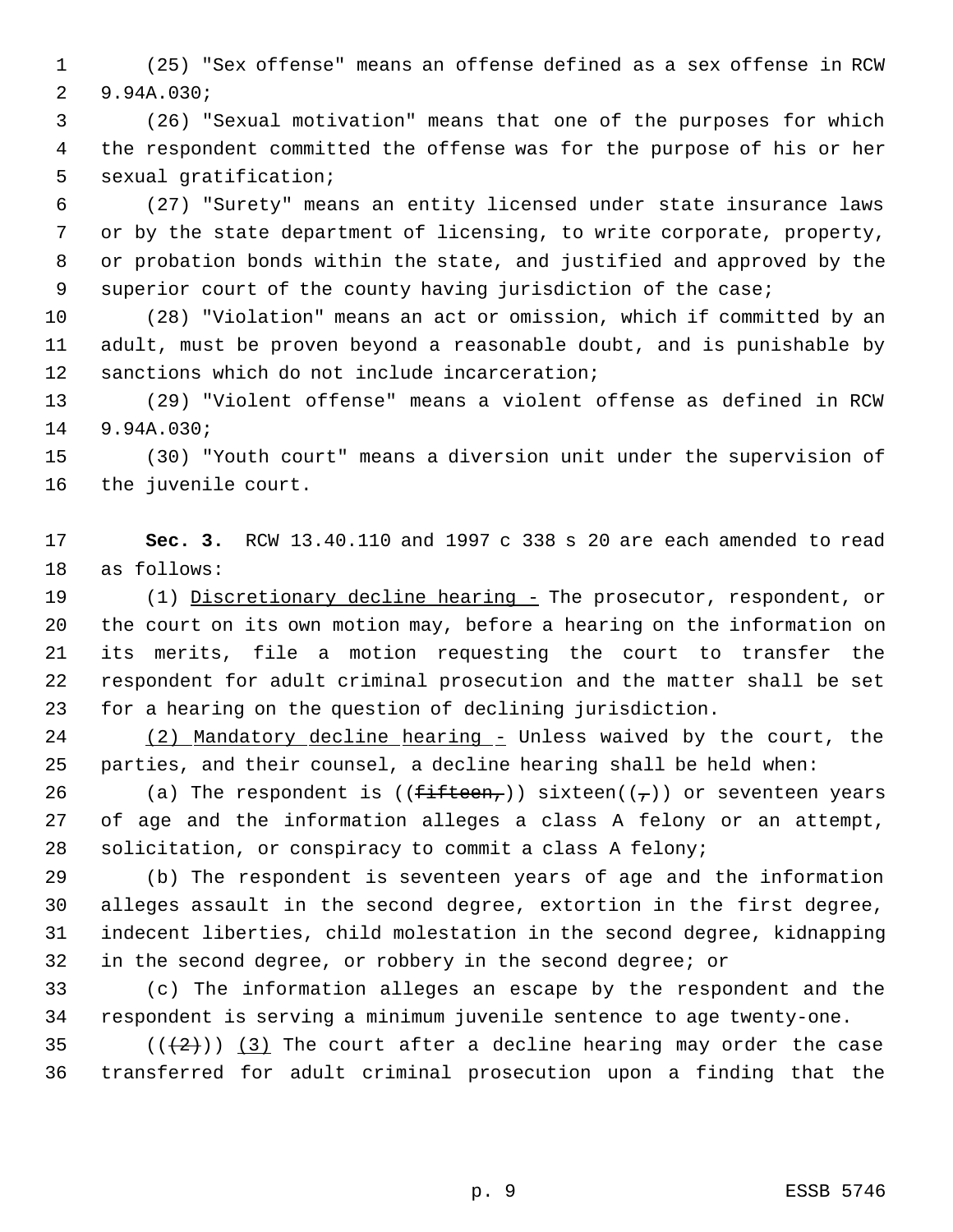declination would be in the best interest of the juvenile or the public. The court shall consider the relevant reports, facts, opinions, and arguments presented by the parties and their counsel.

 (( $\left(\frac{4}{3}\right)$ ) (4) When the respondent is transferred for criminal prosecution or retained for prosecution in juvenile court, the court shall set forth in writing its finding which shall be supported by relevant facts and opinions produced at the hearing.

 **Sec. 4.** RCW 13.40.308 and 2007 c 199 s 15 are each amended to read as follows:

 (1) If a respondent is adjudicated of taking a motor vehicle without permission in the first degree as defined in RCW 9A.56.070, the court shall impose the following minimum sentence, in addition to any restitution the court may order payable to the victim:

 (a) Juveniles with a prior criminal history score of zero to one- half points shall be sentenced to a standard range sentence that 16 includes no less than ((five days of home detention)) three months of 17 community supervision, forty-five hours of community restitution, 18 ((and)) a two hundred dollar fine, and a requirement that the juvenile 19 remain at home such that the juvenile is confined to a private 20 residence for no less than five days. The juvenile may be subject to electronic monitoring where available. If the juvenile is enrolled in 22 school, the confinement shall be served on nonschool days;

 (b) Juveniles with a prior criminal history score of three-quarters 24 to one and one-half points shall be sentenced to  $((a+1)^2)$  a standard 25 range sentence that includes six months of community supervision, no less than ten days of detention, ninety hours of community restitution, and a four hundred dollar fine; and

 (c) Juveniles with a prior criminal history score of two or more points shall be sentenced to no less than fifteen to thirty-six weeks 30 ((of confinement, seven days of home detention)) commitment to the 31 juvenile rehabilitation administration, four months of parole 32 supervision, ninety hours of community restitution, ((and)) a four hundred dollar fine, and a requirement that the juvenile remain at home 34 such that the juvenile is confined in a private residence for no less than seven days. The juvenile may be subject to electronic monitoring 36 where available. If the juvenile is enrolled in school, the 37 confinement shall be served on nonschool days.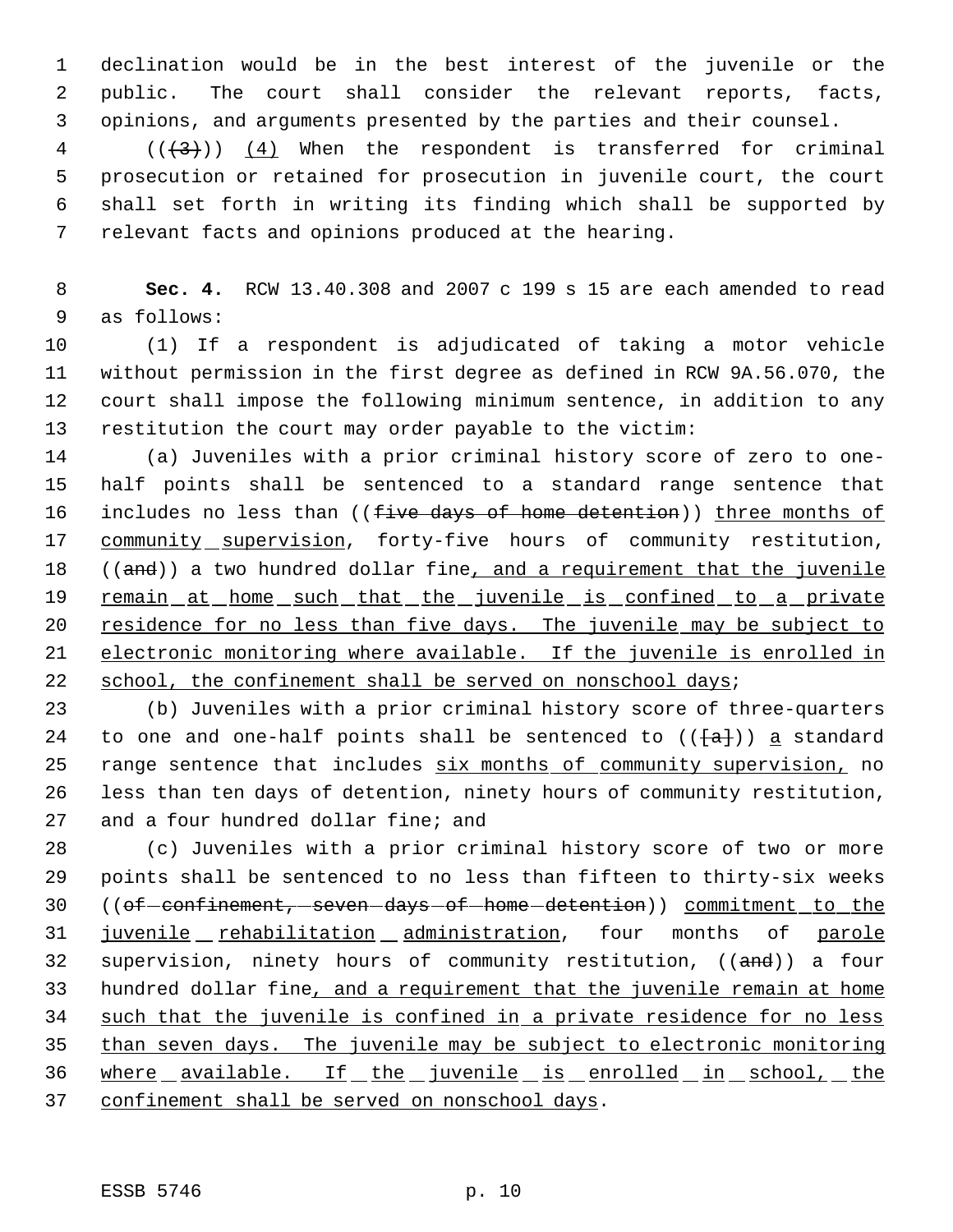(2) If a respondent is adjudicated of theft of a motor vehicle as defined under RCW 9A.56.065, or possession of a stolen vehicle as defined under RCW 9A.56.068, the court shall impose the following minimum sentence, in addition to any restitution the court may order payable to the victim:

 6 (a) Juveniles with a prior criminal history score of zero to one- 7 half points shall be sentenced to a standard range sentence that 8 includes ((either: (i) No less than five days of home detention and)) 9 no less than three months of community supervision, forty-five hours of 10 community restitution( $(i - or (ii)$  no home detention and ninety hours of 11 community restitution)), a two hundred dollar fine, and either ninety 12 hours of community restitution or a requirement that the juvenile 13 remain at home such that the juvenile is confined in a private 14 residence for no less than five days. The juvenile may be subject to 15 electronic monitoring where available;

16 (b) Juveniles with a prior criminal history score of three-quarters 17 to one and one-half points shall be sentenced to  $((a+1))$  a standard 18 range sentence that includes no less than six months of community 19 supervision, no less than ten days of detention, ninety hours of 20 community restitution, and a four hundred dollar fine; and

21 (c) Juveniles with a prior criminal history score of two or more 22 points shall be sentenced to no less than fifteen to thirty-six weeks 23 ((of confinement, seven days of home detention)) commitment to the 24 juvenile rehabilitation administration, four months of parole 25 supervision, ninety hours of community restitution, ((and)) a four 26 hundred dollar fine, and a requirement that the juvenile remain at home 27 such that the juvenile is confined in a private residence for no less 28 than seven days. If the juvenile is enrolled in school, the 29 confinement shall be served on nonschool days. The juvenile may be 30 subject to electronic monitoring where available.

31 (3) If a respondent is adjudicated of taking a motor vehicle 32 without permission in the second degree as defined in RCW 9A.56.075, 33 the court shall impose a standard range as follows:

34 (a) Juveniles with a prior criminal history score of zero to one-35 half points shall be sentenced to a standard range sentence that 36 includes (( $e$ ither:  $(i)$ ) No less than one day of home detention, one)) 37 three months of community supervision( $(-$ and)) fifteen hours of 38 community restitution( $(i - or - (i + i) - no - home - determination, -one - month - of$